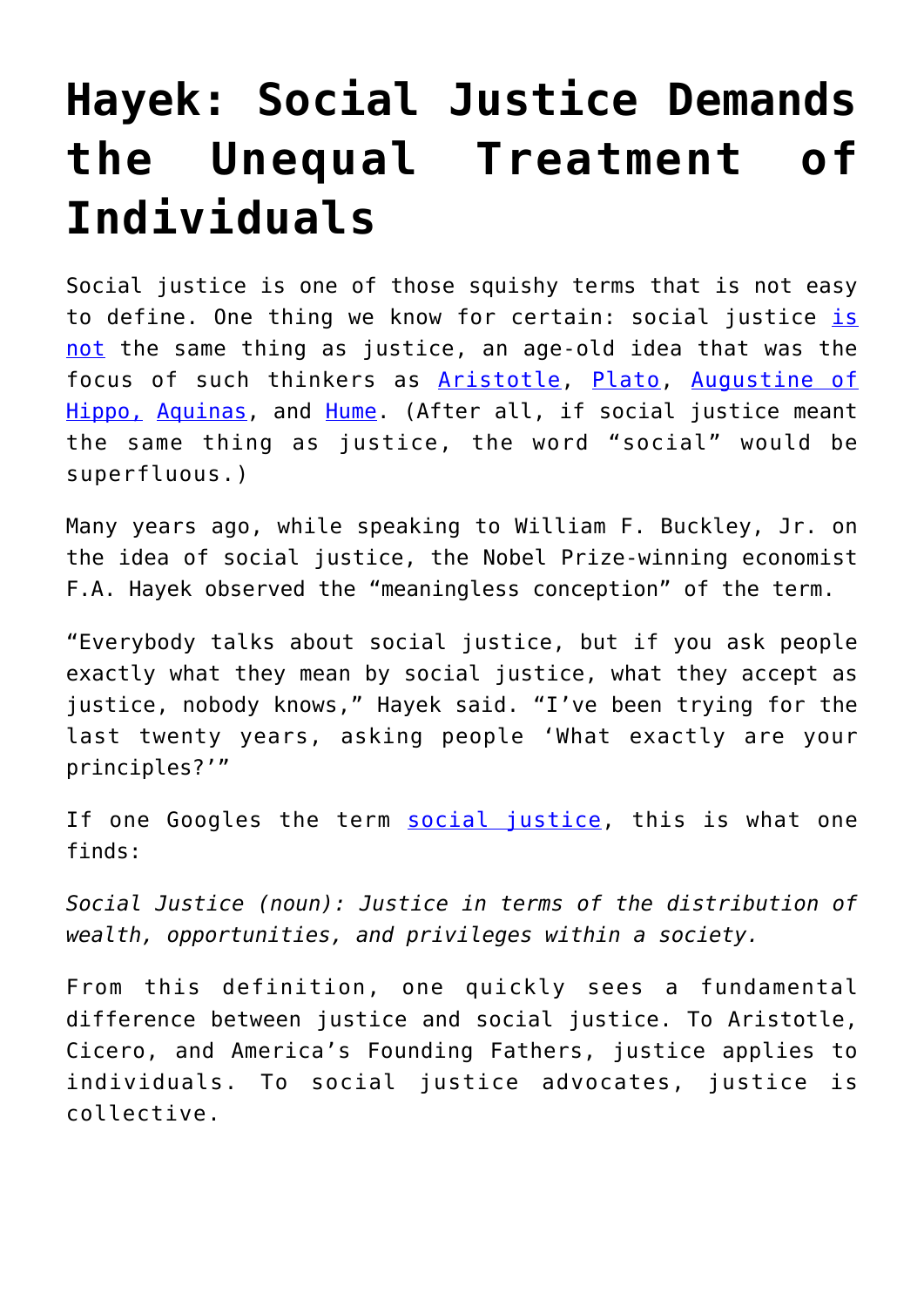## **How Will Social Justice Be Implemented?**

Implicit in social justice doctrine is the idea that improper imbalances in wealth and privilege must be corrected. But how?

Hayek knew very well. During his interview with Buckley (video below), he explained to a young Jeff Greenfield (13:00) that social justice demands treating people unequally.

*The classical demand is that the state ought to treat all people equally in spite of the fact that they are very unequal. You can't deduce from this that because people are unequal you ought to treat them unequally in order to make them equal. And that's what social justice amounts to. It's a demand that the state should treat people differently in order to place them in the same position. . . .To make people equal a goal of governmental policy would force government to treat people very unequally indeed.*

Therein lies the rub for social justice advocates. The US Constitution [forbids](https://www.law.cornell.edu/constitution/amendmentxiv) the state from denying citizens "equal protection of the laws," so passing legislation that treats people differently is, well, tricky.

## **What Correcting "Imbalances" Looks Like**

Because of this, in recent years we've witnessed a softer, gentler version of social justice that involves [private](https://www.theregister.co.uk/2018/10/31/intel_diversity_report_2018/) [companies](https://www.theregister.co.uk/2018/10/31/intel_diversity_report_2018/) and [elite universities](https://www.chronicle.com/article/What-You-Need-to-Know-About/240820)—versus the heavy hand of government—correcting "imbalances" in wealth and privilege. A notable recent case was Harvard, which stands accused of discriminating against prospective students of Asian descent.

During the trial, a dean of the school [admitted](https://nypost.com/2018/10/17/harvards-gatekeeper-reveals-sat-cutoff-scores-based-on-race/) that Harvard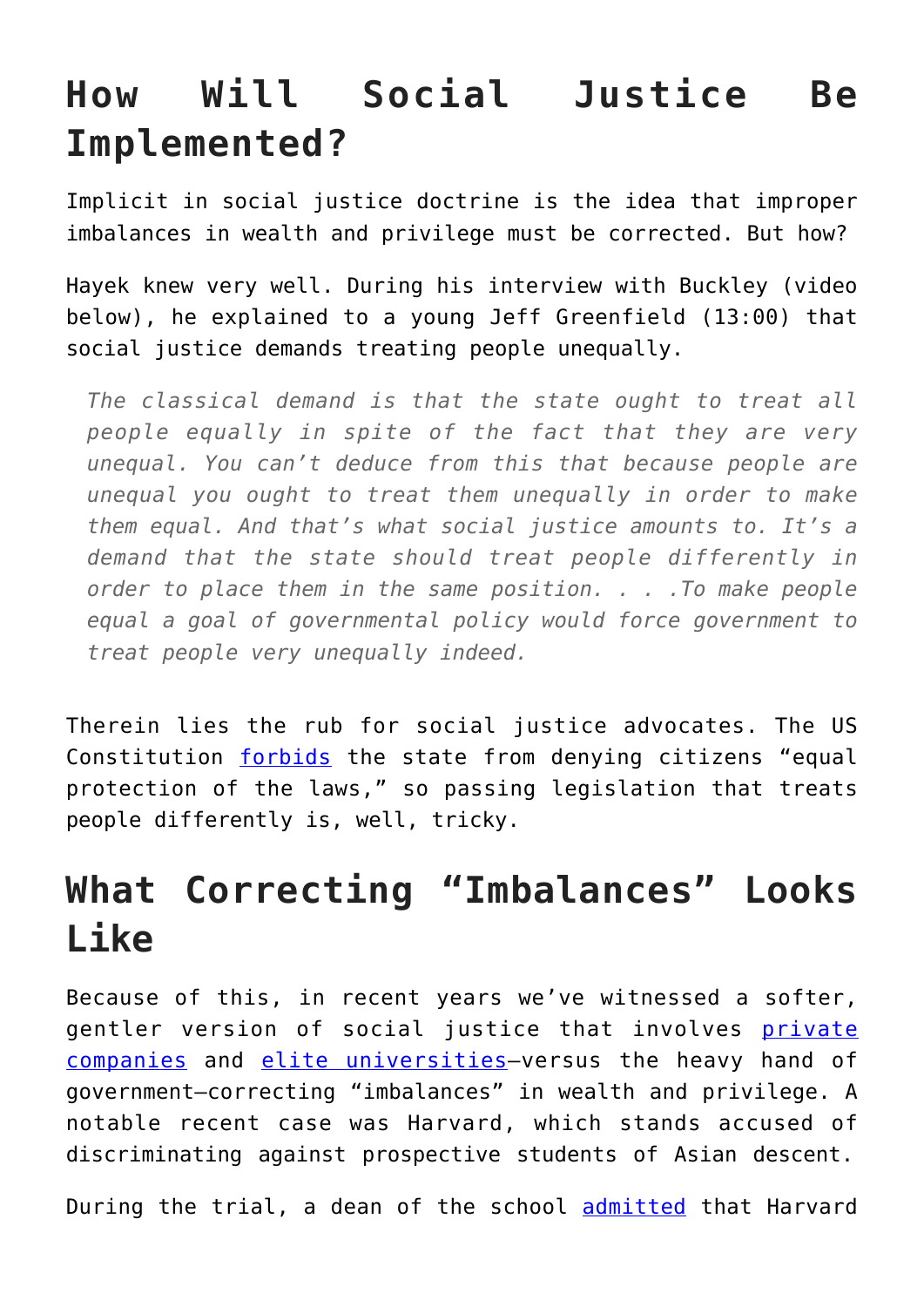uses different admission standards based on the race and gender of the prospective students. Asians must receive an SAT score of at least 1350—250 points higher than the threshold for Native American, black, and Hispanic high school students—to receive a recruitment letter.

"Harvard has engaged in, and continues to engage in, intentional discrimination against Asian-Americans," said Adam Mortara, an attorney for the plaintiffs.

School officials maintain they simply are trying to "break the cycle" of injustice. But this merely proves Hayek's point that social justice requires treating people unequally. To treat prospective Asian students differently in ways that adversely affect them is unequal treatment—regardless of whatever lofty moral goals Harvard cites.

This is the fundamental question of our time and the source of most of our political discord: should we treat people equally or treat them differently based on their race, gender, or class to correct collective imbalances in "wealth, opportunities, and privileges within a society"?

One can choose to be one side or the other, but there's no denying there is a choice. Because, all semantic games aside, Hayek's logic is correct: social justice demands treating people unequally.

America, history shows, failed to uphold the ideal of treating people equally. The results were disastrous. We must not repeat the mistake.